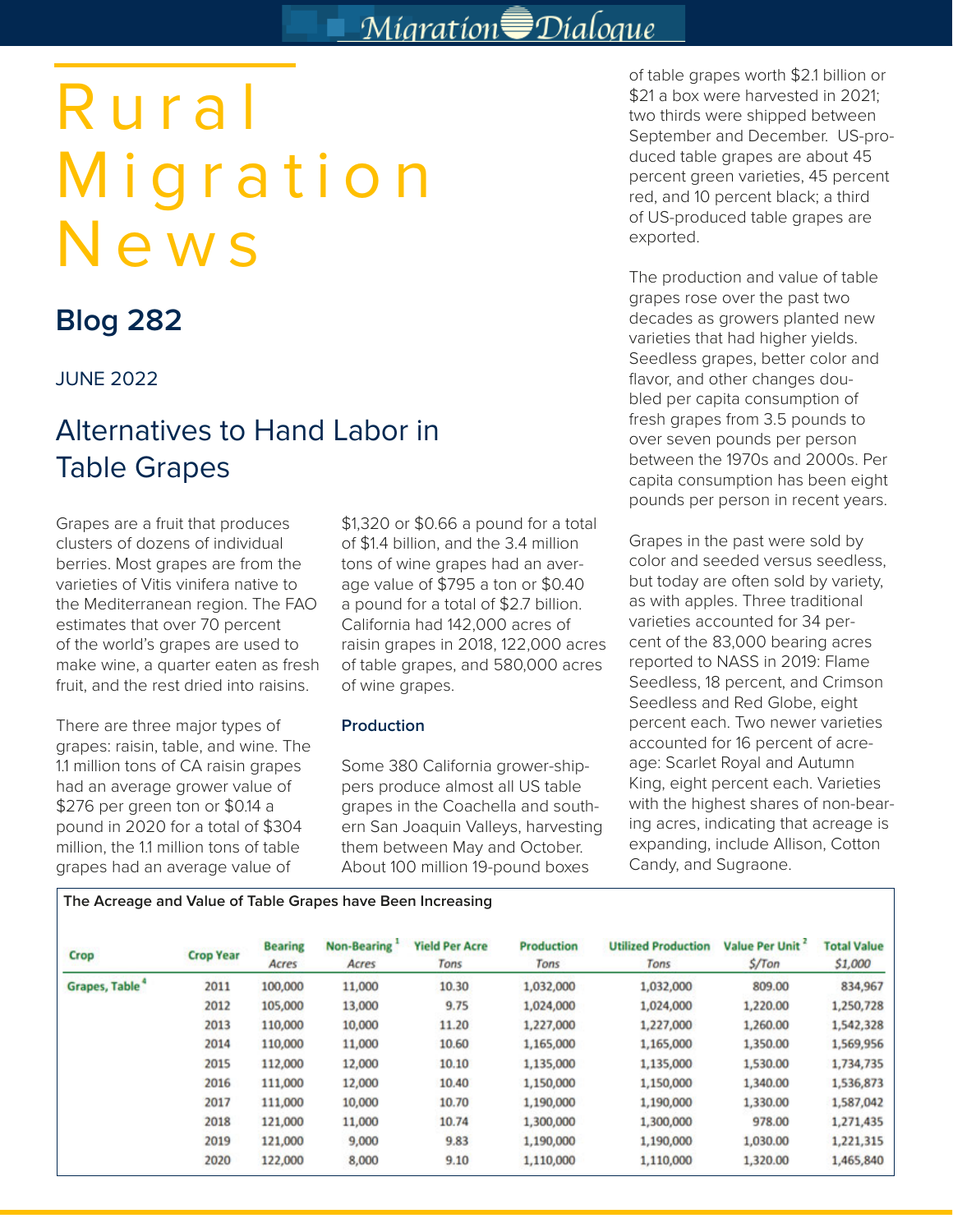Some 80 varieties of table grapes are produced commercially. Plant breeders are developing varieties that increase yields with fewer inputs, appeal to consumers with more sugar, and have a long shelf life and better nutrition.

#### **Harvesting**

The major pre-harvest hand tasks involve pruning vines in the winter, positioning fruiting shoots in spring, removing leaves, and thinning grape bunches.

Table grapes are harvested when grapes have sufficient solids, generally when sugar levels reach 21 or 22 percent (Brix). Trios of workers include two pickers who cut bunches of grapes and place them into plastic bins or lugs and use a wheelbarrow to convey the full bins to a packer at the end of the row. The packer takes bunches of grapes from these field bins, trims them, and places them into the bags or clamshells in which grapes are sold, working on a portable table at the end of the row. Boxes of packed table grapes fill a 19-pound box and are cooled to 31.5F before being shipped to supermarkets.

Some harvesting crews use teams of two. Both workers beginning the day picking and, after six to eight wheelbarrow loads of grapes are picked, one of the pair begins to pack while the other continues to pick. The table grape workforce is local and diverse, dominated by Mexican-born workers but including Mexican Americans and US-born Filipinos. Many couples and extended families harvest table grapes.

FLCs often provide harvesting crews of 60, including 40 pickers and 20 packers, plus a crew supervisor and assistants to ensure that supplies are available, packed grapes are moved to coolers

#### **California Produces Almost All U.S. Table Grapes**



quickly, and toilets and shade structures are moved with the workers. Crew supervisors ensure that their crews are fully staffed and act as quality control inspectors. FLCs receive a commission of 30 percent to 40 percent above harvester wages to cover the cost of recruitment, payroll taxes, field sanitation, and record keeping.

The largest table grape grower, Sun Pacific, paid a \$3.50 per box piece rate in 2020, so that trios picking and packing 12 cartons and hour would share earnings of \$42, equivalent to \$14 an hour or \$1 more than the state's then \$13 minimum wage. Sun Pacific obtains picking crews from labor contractors, paying commissions of about 30 percent, so that the labor contractor would have received \$3.50 plus 30 percent or \$4.55 for each box packed.

UCCE cost studies assume that that table grapes yield an average 1,600 19-pound boxes an acre and that growers receive \$19 a box or \$1 a pound or \$30,400 an acre. Table grape growers incur production costs of about \$16,000 an acre, including \$8,000 for labor and packing, and expect gross revenues of \$30,000 an acre. Rising labor costs are promoting the mechanization of pre-harvest pruning and thinning tasks.

#### **Outlook**

The major challenge in the table grape industry is to develop new varieties with higher yields and lower production costs that satisfy consumers. Newer varieties often save on pre-harvest labor because they require less pruning and thinning and generate higher yields.

There are no table grape harvesting machines in development, but harvesting aids are available. The Burro is a \$10,000 robot that uses cameras and sensors to move six to eight lugs of table grapes from pickers to packers. Instead of workers using wheelbarrows to move the lugs that contain bunches of grapes, the Burro increases labor productivity by transporting harvested grapes from where they are picked to where they are packed.

Field tests find that one robot can serve six workers, so 10 robots are required for a crew of 60. Robots are most useful when workers are harvesting long rows and grapes are packed at a central station, allowing the robot to save worker time by moving grapes between harvesters and packers. Harvest crews with a robot packed 14 percent more boxes than non-robot crews in half rows in one test, 25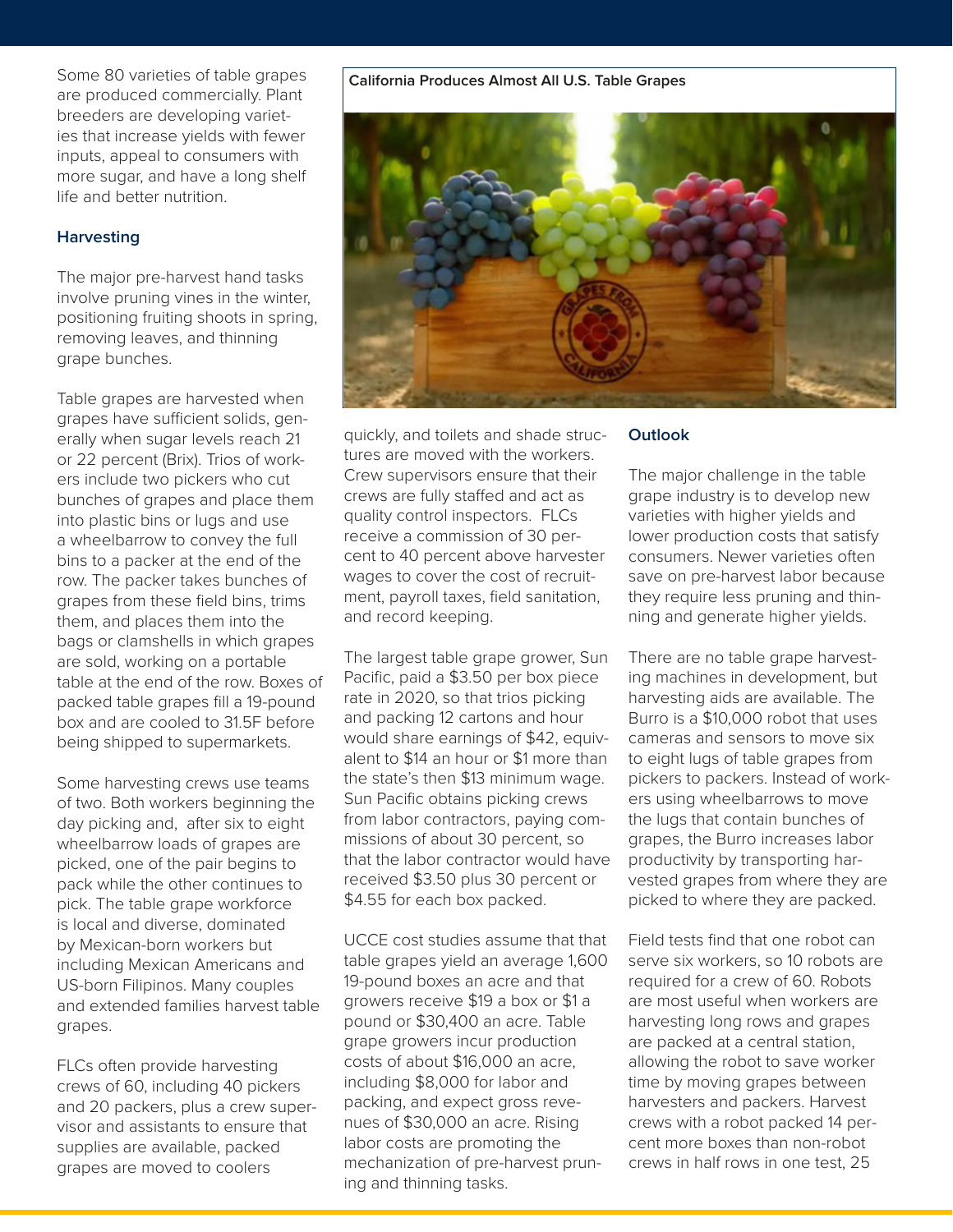#### Newer Varieties of Table Grapes are Often Sweeter and Some are Proprietary

Early Sweet® is an early harvest grape. They are large and green to creamy in color with a very sweet flavor that has a touch of muscat.



Sugraones have a light, crunchy texture and sweet flavor complemented by a bright green color. These berries are an early-ripening, white seedless variety.



Arra 16 is a proprietary variety with a light green color and a rounded shape. This early season grape has good shelf life.



Princess This mid. season grape has a light green color with large, cylindrical berries The flavor is similar to Muscat grapes.



**ARRA** Sugar Drop® is an early variety with excellent eating quality characterized by appealing, elongatedshaped berries that are crunchy and sweet with a light creamy color.



**Area Superior® This** mid- season grape offers a very sweet. crunchy and wellbalanced eating experience and large berries.



Autumn King is a late season green grape with very large berries. They have a mild sweet flavor.



Sweet Globe<sup>TM</sup> is a mid-season green grape. The berries are large and crunchy with a sweet and refreshing flavor.



**Yummy CrunchTM** (Ivory) is an early-mid season green grape. The berries are large, crunchy and meaty They are sweet with a hint of muscat.



Arra Passion Fire® is an early seedless red with exceptional eating quality. It has very large, crisp berries and excellent cherry color. This variety is very fertile, has a medium sized bunch and ripens at the same time as the Flame.



Arra Passion Punch® is a late season red seedless variety. It has naturally large, crisp berries that have a hint of apple flavor when fully ripe. This variety has excellent eating quality and shelf life; it is rain durable and reaches a cherry red color late in the season.



Muscato Amore® (Sweet Scarlet) is midseason sweet seedless variety that has a crisp flesh that is light and pleasant. The variety has a unique red color which is brighter than other mid-season grapes.





Scarlet Royal These large grapes range from bright red to dark cherry in color and are crisp with an excellent sweet flavor.



Allison<sup>TM</sup> is a late season red with extra large berries and a naturally sweet flavor.



Arra Mystic Dream® is very fertile, it has large bunches, big berries and is very sweet and crisp. It ripens very late in the season with a full black color, it has excellent hanging ability on the vine and a long shelf life.



Arra Mystic Star® is a beautiful, mid-late season, black variety. It boasts large bunches and berries with a good eating quality. The flavor is that of a classic, delicious grape juice.



Autumn Royal is a relatively new black grape variety. It is a sweet-tasting and often described as crisp or even crunchy.



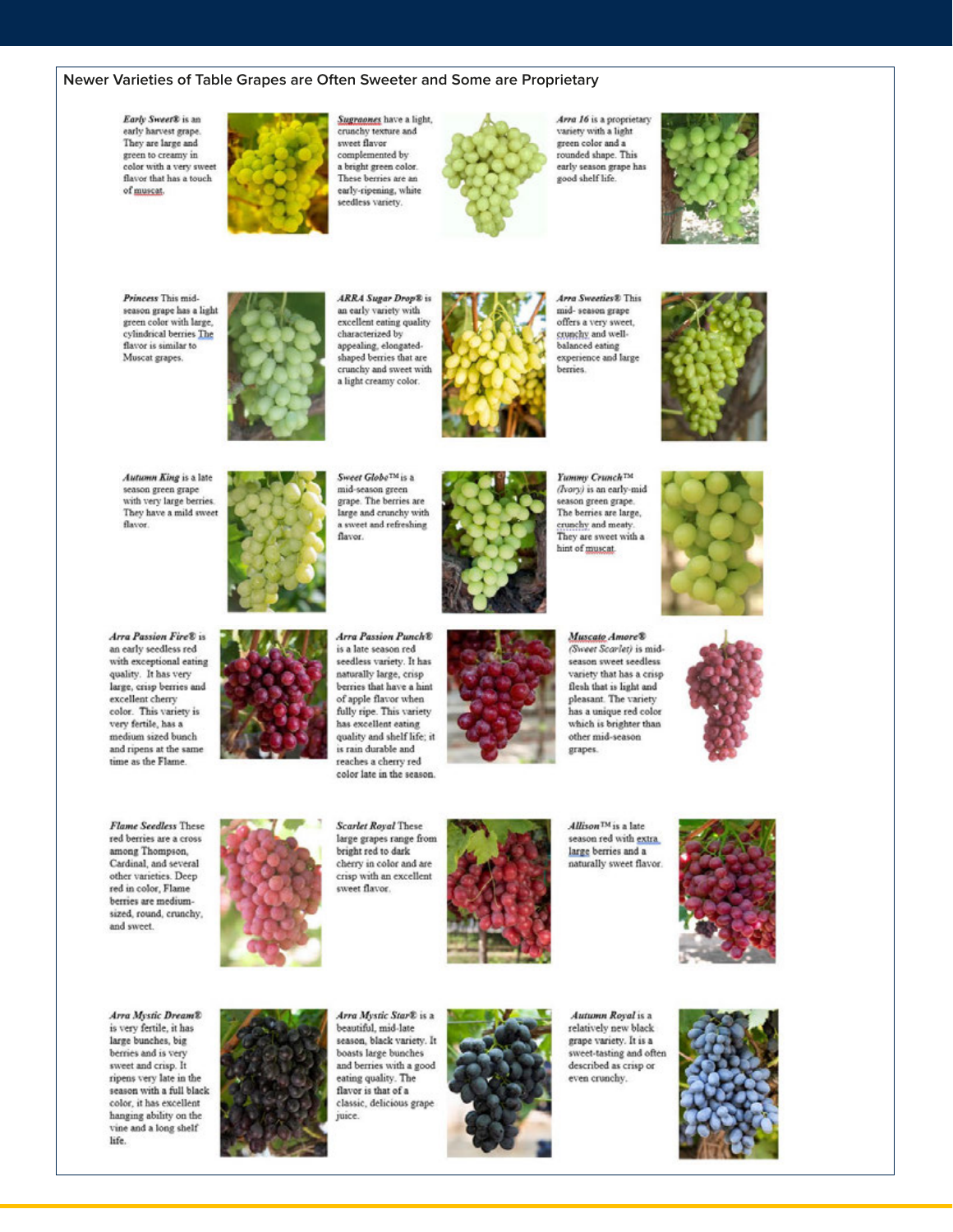

Source: https://www.youtube.com/watch?v=ey4OooFCvLc

**Table Grapes are Picked into Plastic Tubs** 



Source: http://calag.ucanr.edu/Archive/?article=ca.v059n02p103



Source: http://calag.ucanr.edu/Archive/?article=ca.v055n01p39

percent more in full rows, and over 40 percent more when there was a central packing station. Harvest workers also reported being less tired at the end of the day.

Robot developers want to capture data on grape yields as the machine moves along vineyard rows and add functions such as spraying and cluster thinning; some hope to develop an arm that could

pick bunches of grapes and put them into tubs. Early users of robots emphasize that the device needs long-lasting batteries to function reliably under dusty field conditions while traveling over 100 miles a day. Burro had 90 machines in use in 2021, and expects to have 500+ in use in 2022.

Some table grapes are put into cold storage and some grapes are packed in sheds, so harvest aids that convey harvested grapes from vineyards to packing sheds or cold storage could reduce labor needs. McFarland's Dulcich farms 6,000 acres and has been packing table grapes in a shed since 2017 in order to improve food safety and to avoid "giving away grapes;" Dulcich believes that field packers often place more grapes than needed into one- or two-pound bags. Dulcich grapes are packed by hand and weighed, and full cartons are stacked mechanically.

Table grapes are grown in areas with relatively low-cost housing and many farm workers, so few table grape growers employ H-2A workers. Some California table grape growers also have operations in Sonora and other areas of Mexico, which would make it possible to bring workers who complete the harvest in Mexico to California via the H-2A program in the event of labor shortages.

Trade could affect the California table grape industry. The world produces about 26 million tons of table grapes each year, including 11 million tons in China in 2020-21, two million tons in Turkey, 1.2 million tons in the EU, and a million tons in the US.

About four million tons of table grapes are exported each year, including a million from Chile and Peru. The US exports a third of the 100 million boxes of table grapes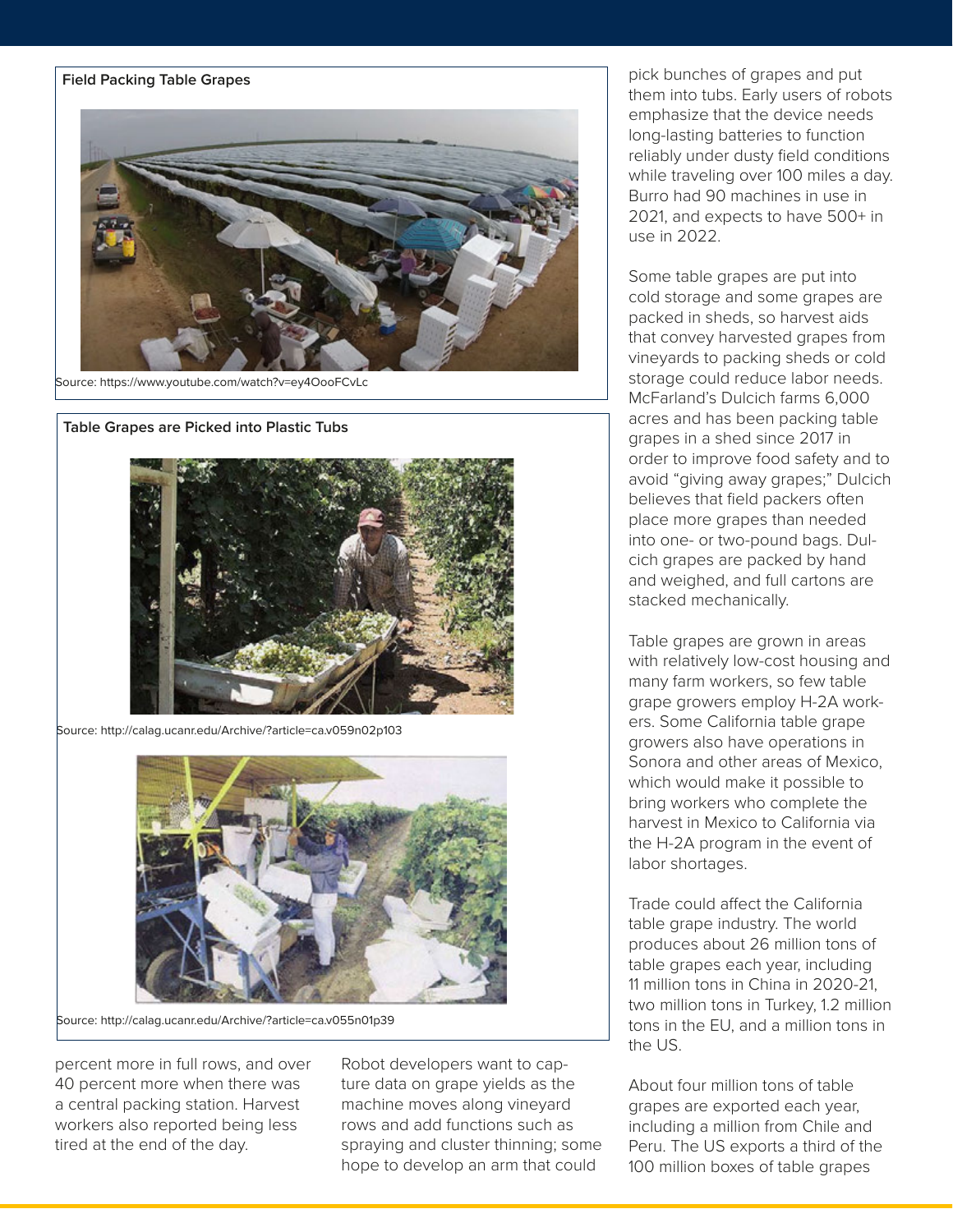produced each year, half to Canada and Mexico, and imports half of the fresh grapes consumed by Americans from Chile, Peru, and Mexico. US imports of table grapes are expected to increase.

Most table grape imports arrive in the US during the winter and spring, but imports from Mexico, which exported 21 million boxes to the US in 2020, are increasing during the April-July period, competing with the Coachella harvest. Most US table grape exports are sent abroad during the summer and fall months when US production peaks. Harvesting seasons are lengthening in the US and abroad, which may increase competition between US and foreign producers, especially as imports from Mexico compete with Coachella Valley production.

#### **Packages of Table Grapes**



Source: https://jasminevineyards.com/

**The Burro Robot Conveys Tubs of Grapes to Field Packers**